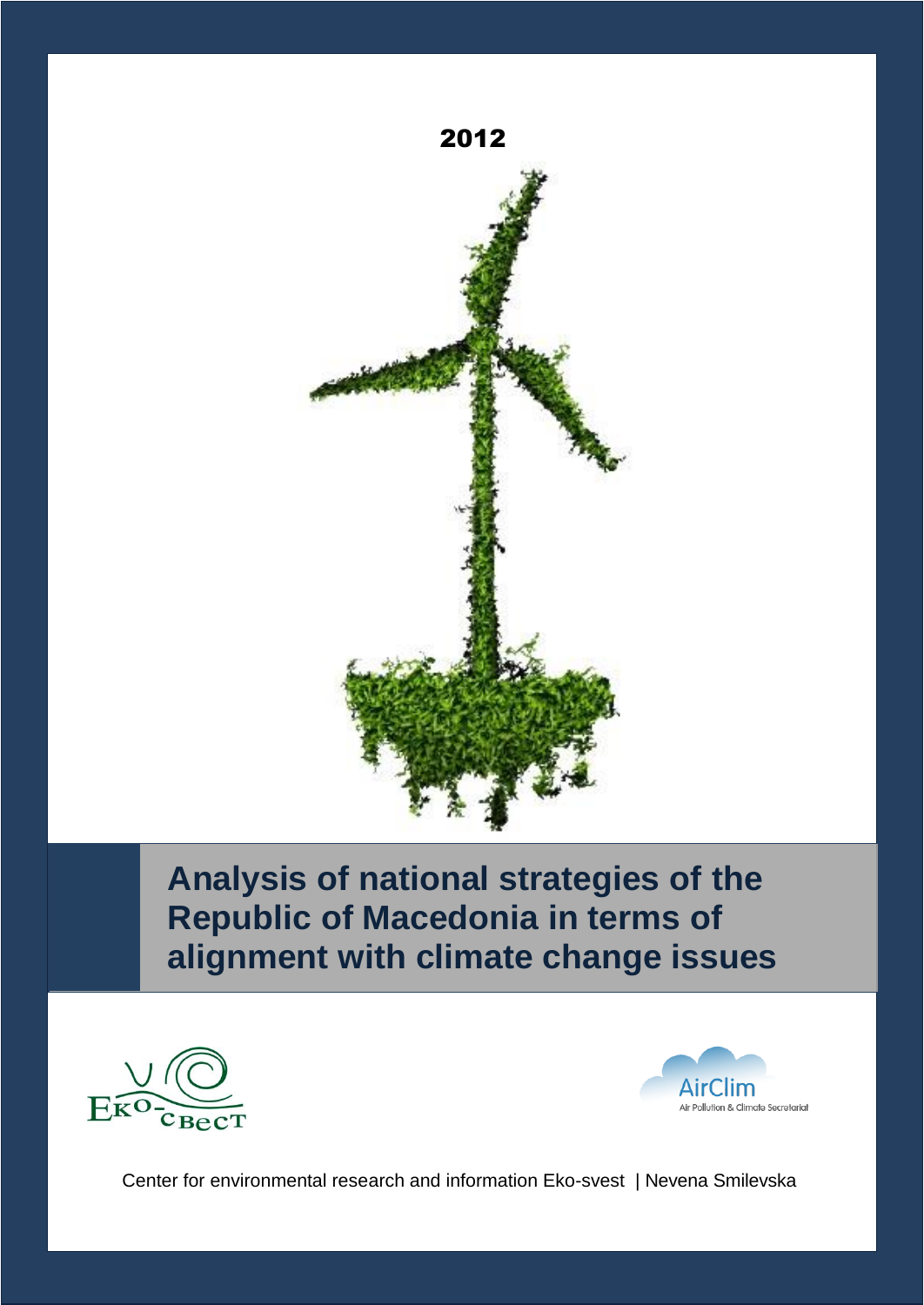## Analysis of national strategies of

# The Republic of Macedonia in terms of alignment with climate change issues

- English language summary-

**Author:** Nevena Smilevska **Expert Consultant:** Metodija Dimovski, M.Sc.

**Eko-svest**

**December 2012**



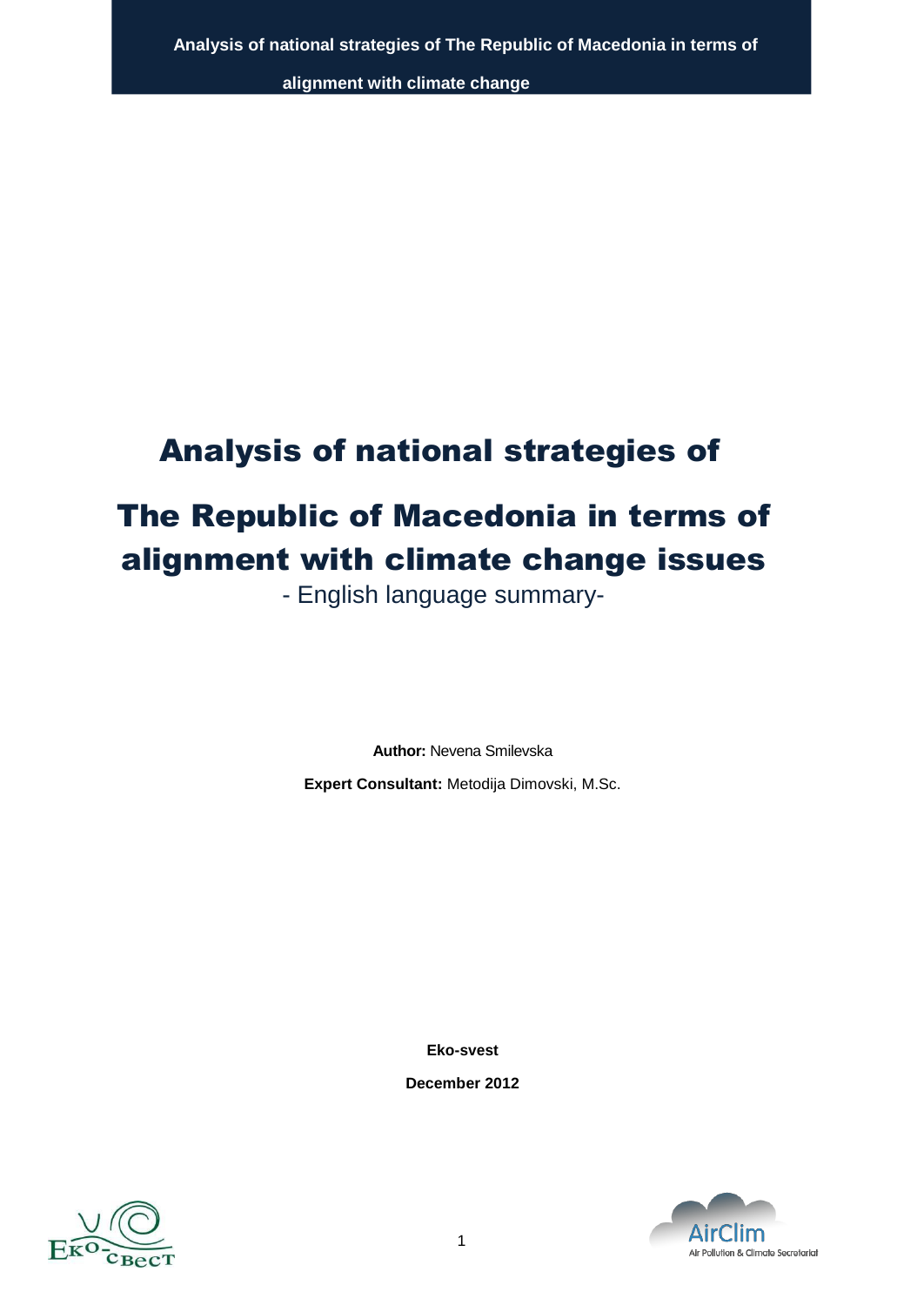## **Summary**

The aim of this analysis is to give an overview of three national strategies and to find whether these strategies have properly addressed climate change issues. The three reviewed strategies are the energy strategy, the transport strategy and the biodiversity strategy of the Republic of Macedonia. The analysis reflects the views of several civil society organisations from Macedonia about the need for including concrete measures for climate change adaptation and mitigation into national strategies. It is intended to present these views to national decision makers, as well as to the general public.

The original Macedonian language document consists of five parts:

- 1. Introduction presenting the objective of the analysis;<br>2. Overview of national strategies a brief description of
- 2. Overview of national strategies a brief description of national strategies;
- 3. Climate change issues in the national strategies an overview of the level of alignment with climate change issues;
- 4. Conclusion a brief presentation of the findings from this analysis; and
- 5. Recommendations key measures and activities to be undertaken regarding each of the three national strategies, including revision of the strategies.

This analysis was conducted as part of the project "Climate initiatives in Macedonia" which was implemented by Eko-svest in the period March – December 2012 and financially supported by the Air Pollution and Climate Secretariat (AirClim).

The strategies for the sectors of energy, transport and biodiversity were chosen for analysing as these sectors either have the greatest impact on climate change or are impacted the most by it. The finding was that all three strategies have chapters on climate change where climate change is identified as an issue. However, these chapters only raise the concern of climate change identifying environmental protection and climate change as a very important issue (in more or less detail), but lack concrete climate change adaptation or mitigation measures.

In the following pages the recommendations developed based on this analysis are given. As this is just a summary of the original analysis, for more information about the original please contact us at [info@ekosvest.com.mk.](mailto:info@ekosvest.com.mk)



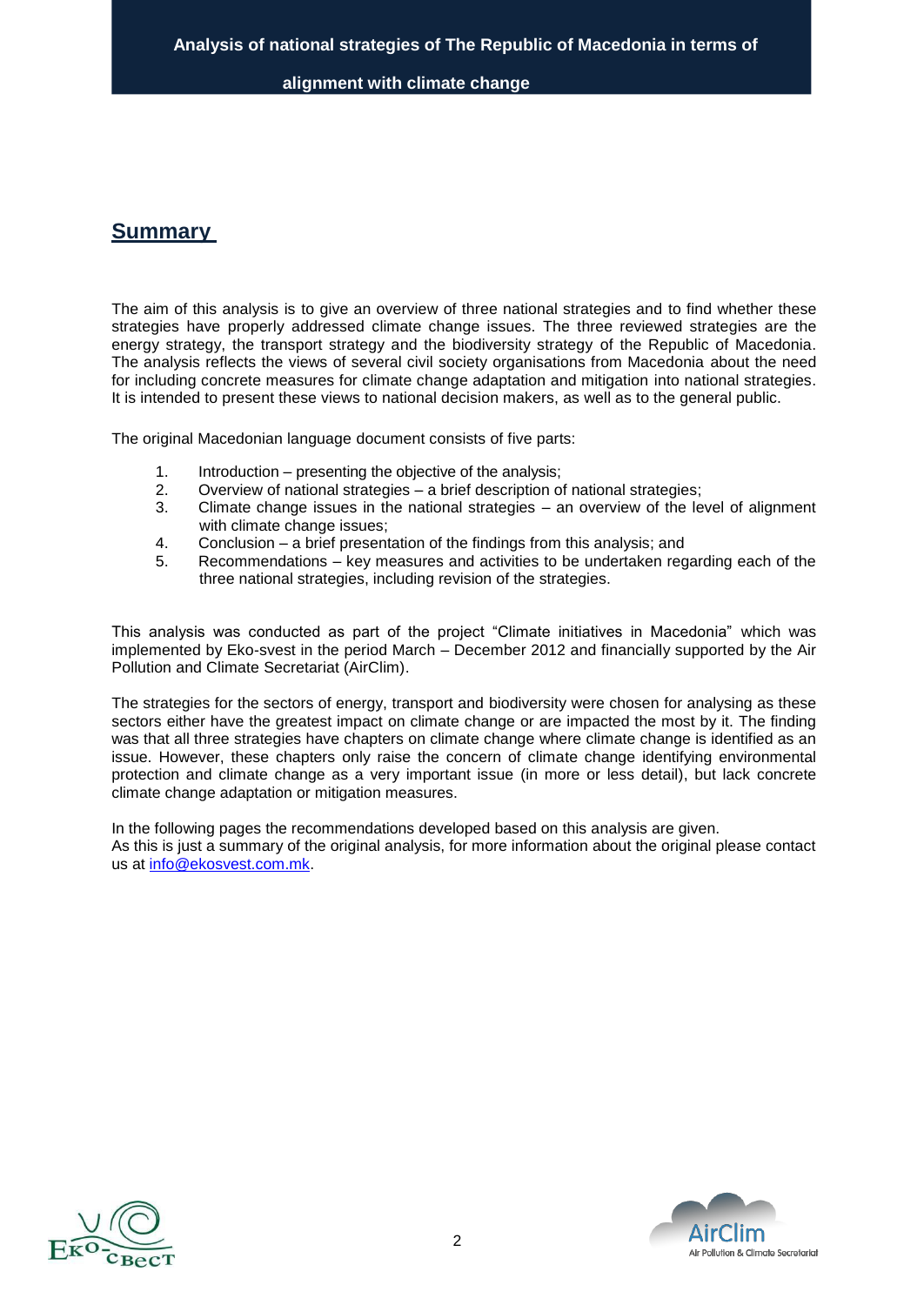## **Recommendations**

Having in mind that climate change is no longer a disputed issue, but is happening here and now, the problems it causes are not only of the utmost importance, but are also very urgent. Therefore, the intention of this document which presents the views of civil society organisations working in the field of environment is to give a set of recommendations for revising the three strategies from the point of view of climate change as soon as possible. An emphasis is put on a much more serious and thorough approach when including climate change issues in the strategies, especially when identifying measures for adaptation to climate change or mitigation measures. These measures and solutions should be based on the best practice available and on worldwide experience.

Of the utmost importance is the need for creating measures and mechanisms for constant monitoring of the effects of climate change. Furthermore, the results of this monitoring should be constantly and freely available to the public, which in turn will have a beneficial effect on raising the awareness for these activities.

Below are presented the recommendations of the project team which were made in consultation with experts and civil society organisations working in the field of environment.

General recommendations for all strategies:

- The public and the civil society sector should be included in all stages of preparation of strategies, including the inception phase, and their opinions and comments should be taken into serious consideration, instead of being only provisionally taken into account.
- It is the view of civil society organisations that, due to the aspirations of the Republic of Macedonia for membership in the EU, when creating the development vision for the state, the Government should take into account not only the EU 2020 goals, but also the guidelines for 2050. The document "Roadmap 2050<sup>2</sup>" is a great example of these guidelines. It is a communication of the European Commission to several EU institutions and it gives guidelines for moving towards a low carbon, competitive economy until 2050.

### **1 Biodiversity**

- Prepare a study for assessing the impact of global climate change on biodiversity in Macedonia, as well as establish measures for adaptation and mitigation of the effects of climate change. The study should assess not only the impact of climate change from the point of view of protection and development of biodiversity, but also to assess the economic impact through valorisation of the effects of climate change on biodiversity and ecosystems;
- Integrate the demands of all relevant conventions which are connected with biodiversity protection, including the EU Habitats and Birds Directives, as well as the UN Framework convention on climate change (UNFCCC) in the new strategy for protection of biodiversity. Furthermore, make sure basic biodiversity protection and conservation measures in the new strategy include adaptation and mitigation of the effects of climate change, as well as all relevant findings from National reports of Macedonia to the UNFCCC;

<sup>&</sup>lt;sup>2</sup> [http://eur-lex.europa.eu/LexUriServ/LexUriServ.do?uri=COM:2011:0112:FIN:EN:PDF](http://eur-lex.europa.eu/LexUriServ/LexUriServ.do?uri=COM%3A2011%3A0112%3AFIN%3AEN%3APDF)



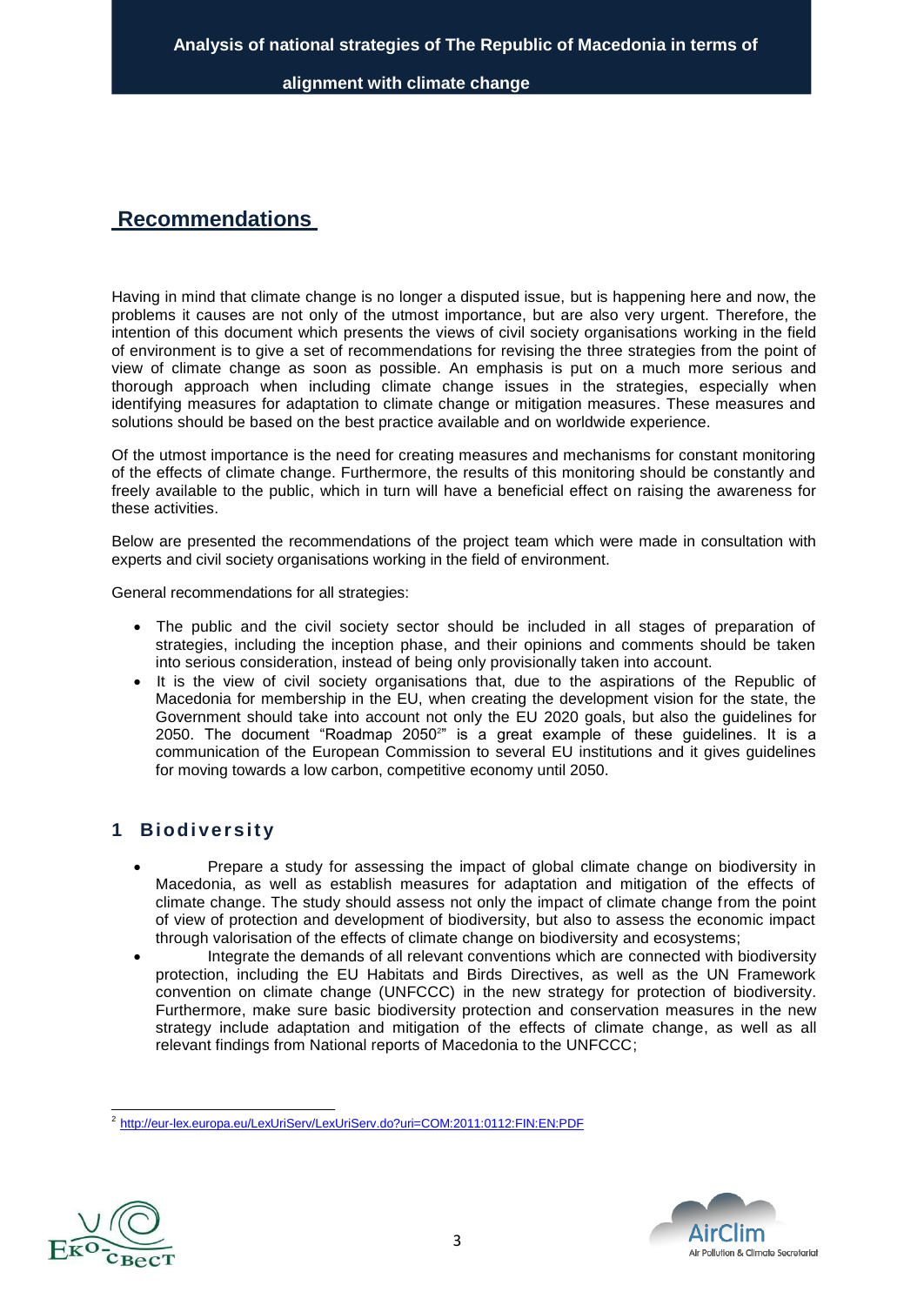- Ensure good intersectoral and interministerial cooperation in the preparation of all policy documents and strategies that can influence biodiversity in any way. This is of particular importance for sectors that have a conflict of interest with the protection of biodiversity because of using natural resources for economic purposes and for large infrastructural developments;
- Raise the capacities of institutions in charge of designing and implementing concrete measures for protection and adaptation of biodiversity to climate change.

## **2 Energy**

- Increase intersectoral cooperation in order to avoid conflicts between various strategies related to the same regions. Furthermore, the inherent conflict between the biodiversity and energy strategies requires analysing the list of potential hydro energy projects (small and large hydro power plants) in terms of their potential individual and cumulative impact on the environment<sup>3</sup>. The recommendation of the civil society sector with regard to this is that projects which have the greatest adverse effect on the environment or are in serious conflict with environmental protection should be discarded as not favourable for the progress of Macedonia;
- Review the ecologically improved scenario (third scenario considered in the Energy strategy) or prepare a new "green" scenario in the course of preparing the Third national communication on climate change (which is on-going parallel to this analysis). The improved scenario or the new "green" scenario should be based on a seriously increased use of new renewable energy sources (solar, geothermal and wind power as energy sources, and local use of waste biomass from agriculture for heating) without any technical, social or other limitations and should be seriously promoted instead of the "black" scenario based on coal;
- Intensify energy efficiency in all sectors as a key strategy for saving energy in Macedonia;
- Ensure that the regular revision of the energy strategy is conducted with broad public participation and with the participation and cooperation of the civil society sector organisations which are active in the fields of environmental protection and climate change issues.

### **3 Transport**

- Modernise the transport vehicles used in public transport in larger cities, such as Bitola, Tetovo, Ohrid, Kumanovo and others. This will contribute to lowering the levels of greenhouse gas (GHG) emissions not only from the public transport, but from the private vehicles as well, due to their reduced intensity of usage;
- Improve planning, organisation and control of public transport, with an accent on urban planning which reduces the number of vehicles in the central city areas and stimulates the use of public transport; create parking policies which do not allow for occupation of parking spaces for longer periods of time; create new pedestrian zones; reroute the necessity of traffic in city centres by proper spatial planning; introduce low emission zones, etc.;
- Promote railway transport and improvement of railway services, while at the same time reducing investments in road transport. This action would significantly reduce GHG emissions;
- Stimulate bicycle transport and establish good walking conditions;
- Prepare an environmental protection plan for the transport sector with an emphasis on adaptation and mitigation of climate change effects that stem from this sector.





<sup>3</sup> To this effect, it is the view of civil society organisations that a comparison should be made between the economic gain of the projects on one side, and all other losses, such as ecosystem service losses, health care risks and expenses, etc. on the other side, and to prepare a list of development projects with minimal impact that are economically viable and desirable.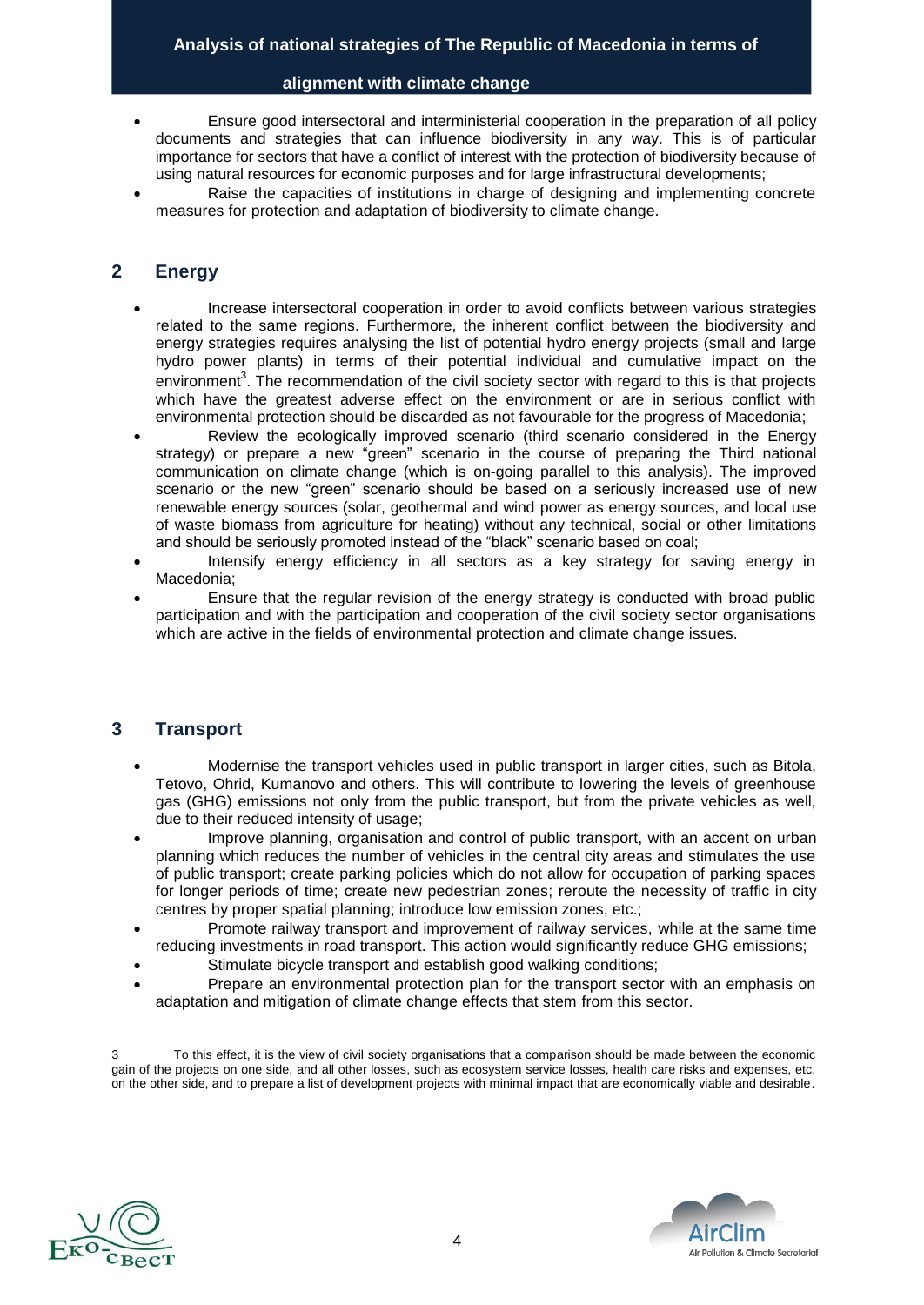#### **Publisher:**

Center for environmental research and information Eko-svest 11 Oktomvri 125/12 1000Skopje **Macedonia** 

[www.ekosvest.com.mk](http://www.ekosvest.com.mk/)

#### **Author:**

Nevena Smilevska

Expert consultant:

Metodija Dimovski M.Sc.

Issued as an online publication (summary)